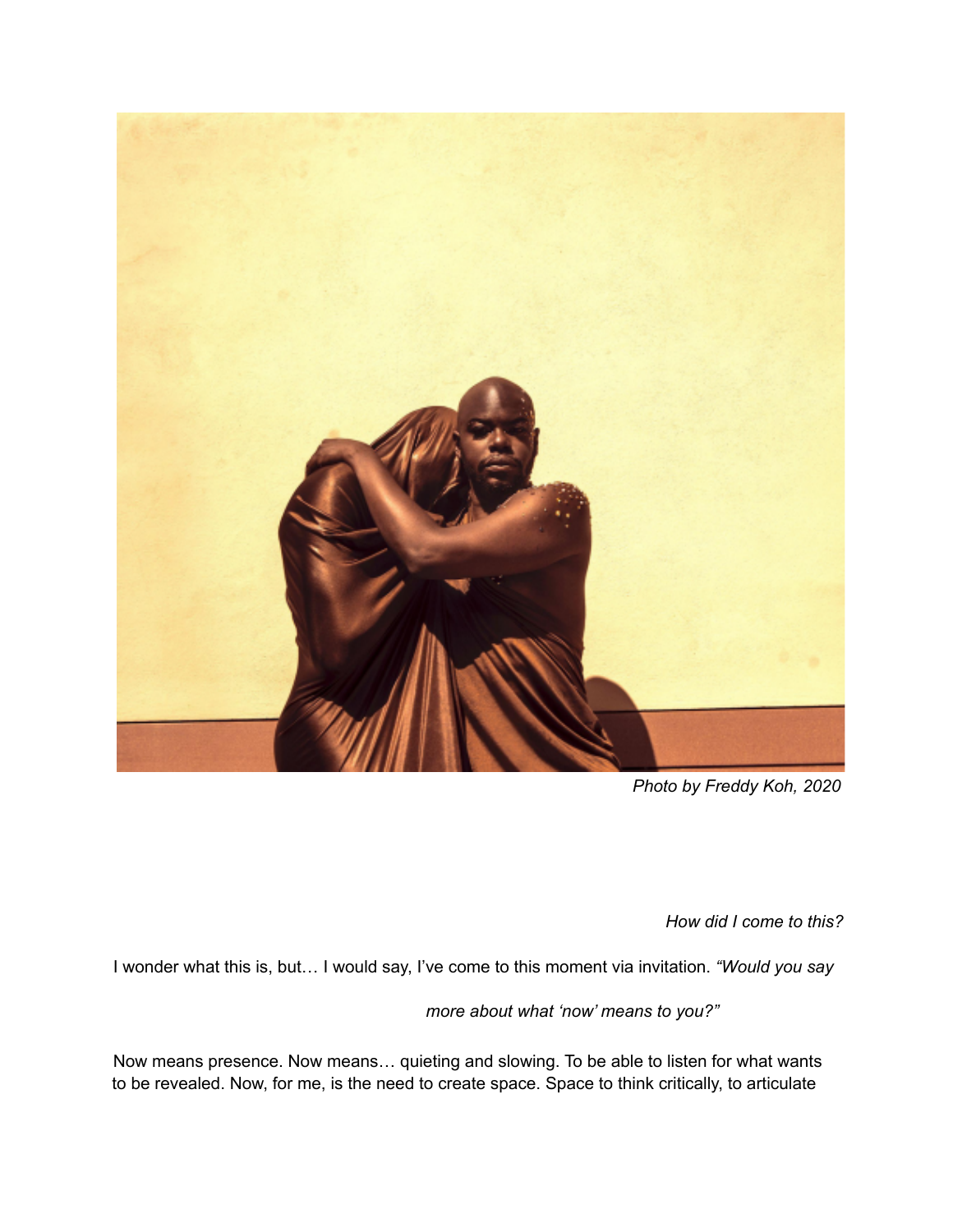that thinking, to be in community. Safely. As safely as I can. And to try to not absorb so much of

the misinformation and dis-information that is, also, so present. There's a lot of pollution, it feels. And I don't really care to add more to the pollution.

*"Are you thinking about the future?"*

Yes. I'm thinking about the future. I'm trying not to think about it -- the distant future too much. Because it feels quite bleak. I think about the future. I like to understand myself as having foresight, will, belief, faith. And in order to do that, I think believing in the future feels like an important prerequisite.

*"Would you expand?"*

Yes. I would expand. I want to expand. \*laughs\*

*"What do you want?"*

I think at the core of my *want* is happiness. You know, a desire. Health and care and stability… a desire to live a good life. To eat good food, to go to beautiful places. Yeah.... happiness, healing is what I *want*.

*"Who's responsible for the future?"*

I think we all are. We're all responsible for our collective future.

*"What role do you play in 'now' or the future?"*

Well, I know that I'm creating my future through the 'now'. Through living as fearlessly and as brilliantly and as fully as I can. You know? Trying to touch as many lives with kindness and care as I can. Through education, through performance, through literature, film, art-making. I try to share my… yeah, I try to share what I know. Try to share my beliefs with people.

*"Do you have a community?"*

I would say so, yes.

### *"Who is in or would be in your community?"*

Hmm. My community feels very expansive which I'm grateful for. There's an abundance. There's no one kind of community, I guess. There's so many communities. There is no one community, for me.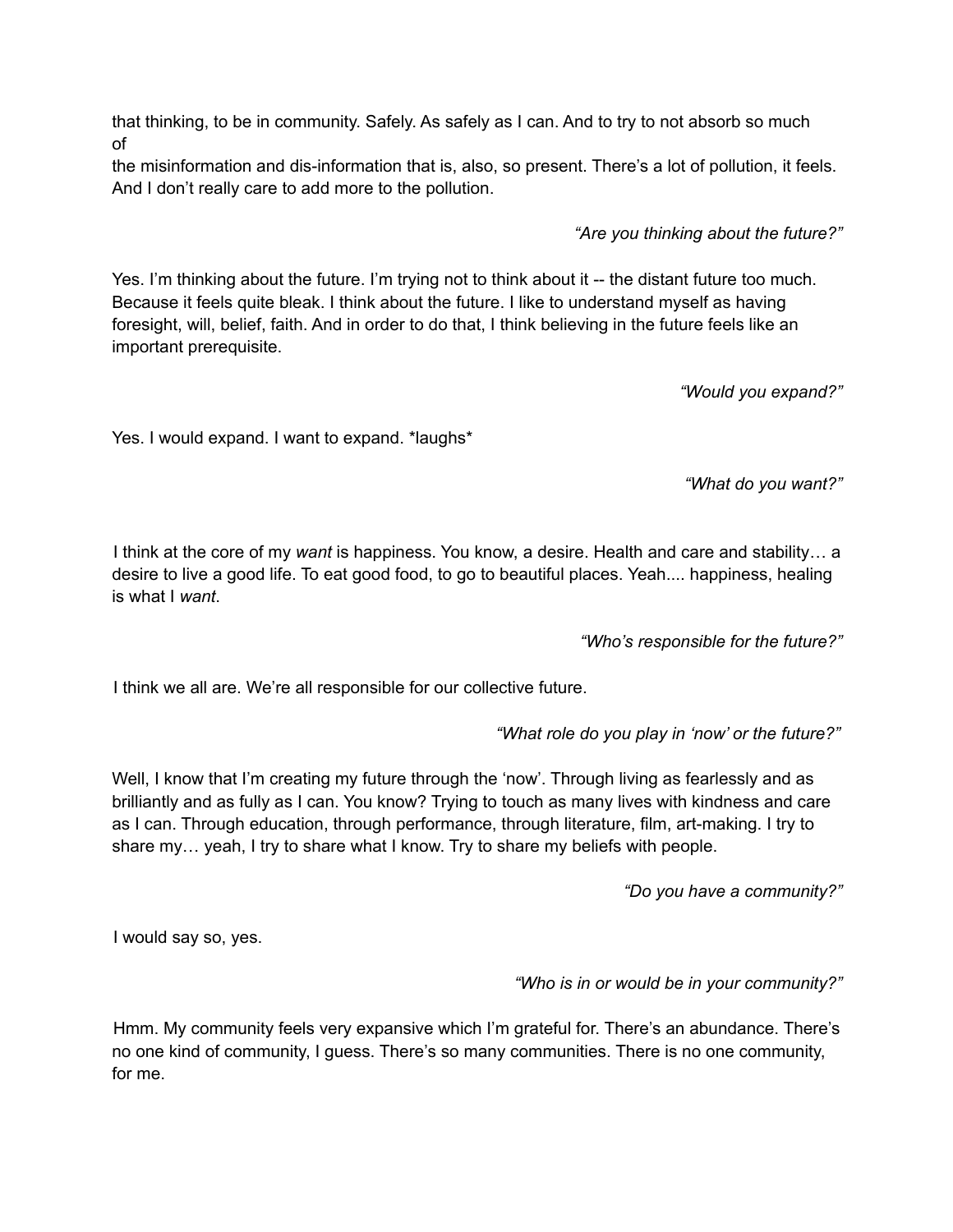# *"How would you maintain that community?"*

Well, I try to do it through, you know, the systems that have been made available to me. Whether they be social media technology, Zoom, etc. Yeah, there's a number of ways that I'm thinking about community and connecting with community. And honestly, in the pandemic, you know, moving through themes of digitality and the virtual has helped me to create and source new communities. And so, I feel grateful for that.

## *"What do you think about the imagination?"*

Oh, I'm so grateful for my imagination. The imagination is what keeps me alive. It's what keeps me doing this work. It's what keeps me invested. Being able to imagine differently and otherwise, showing that imagining in experimental ways. Failing and recovering from that failure. Radically re-imagining. And re-imagining again. Re-imagining, re-imagining, re-imagining the 'now' constantly.

## *"How would you respond to the idea of radical imagination?"*

Mmm… I love the radical imagination. You know, I teach a course at Princeton called 'The Radical Imagination'. And, I think for me, radicality is an ability to push boundaries, to push the status quo, to push our collective consciousness forward. To increase our conciousness, our sensitivity, our understanding. It requires immense imagination... radical imagination to believe that we as human can be better. That we can do better. It starts with how we learn to think. That feels really important to me.

## *"How would you respond to the prompt of explaining an ethical or moral imagination?"*

That's a good question… an ethical imagination. I think the moment that we concern ourselves with our imagination being ethical is the moment when we can really change the world. If we have a poethics that's more embedded inside of the way we dream and imagine ourselves forward with and alongside each other. If we can do that ethically, that means we can realize a more inclusive paradigm which will allow us to love ourselves more deeply.

### *"How have you been processing the past nine months?"*

Or the course of the pandemic, I imagine is where this question is really coming from. And you know, it's been difficult for me. It's been a time to really reassess. To really come to terms, to again, as I said earlier, quiet, listen… soften… and to slow down when I need to. I know I have to slow down and to not push myself when I know I need to slow down and to communicate that, you know, with people: "I need to slow down". Too much. Yeah. So I like to think I've gotten better at being able to pronounce my needs more clearly. That is what I've been able to process about myself. \*laughs\* And that I'm very sensitive, you know, I have a very sensitive nervous system. And so, I have to tend to that by any means necessary. Non-negotiable.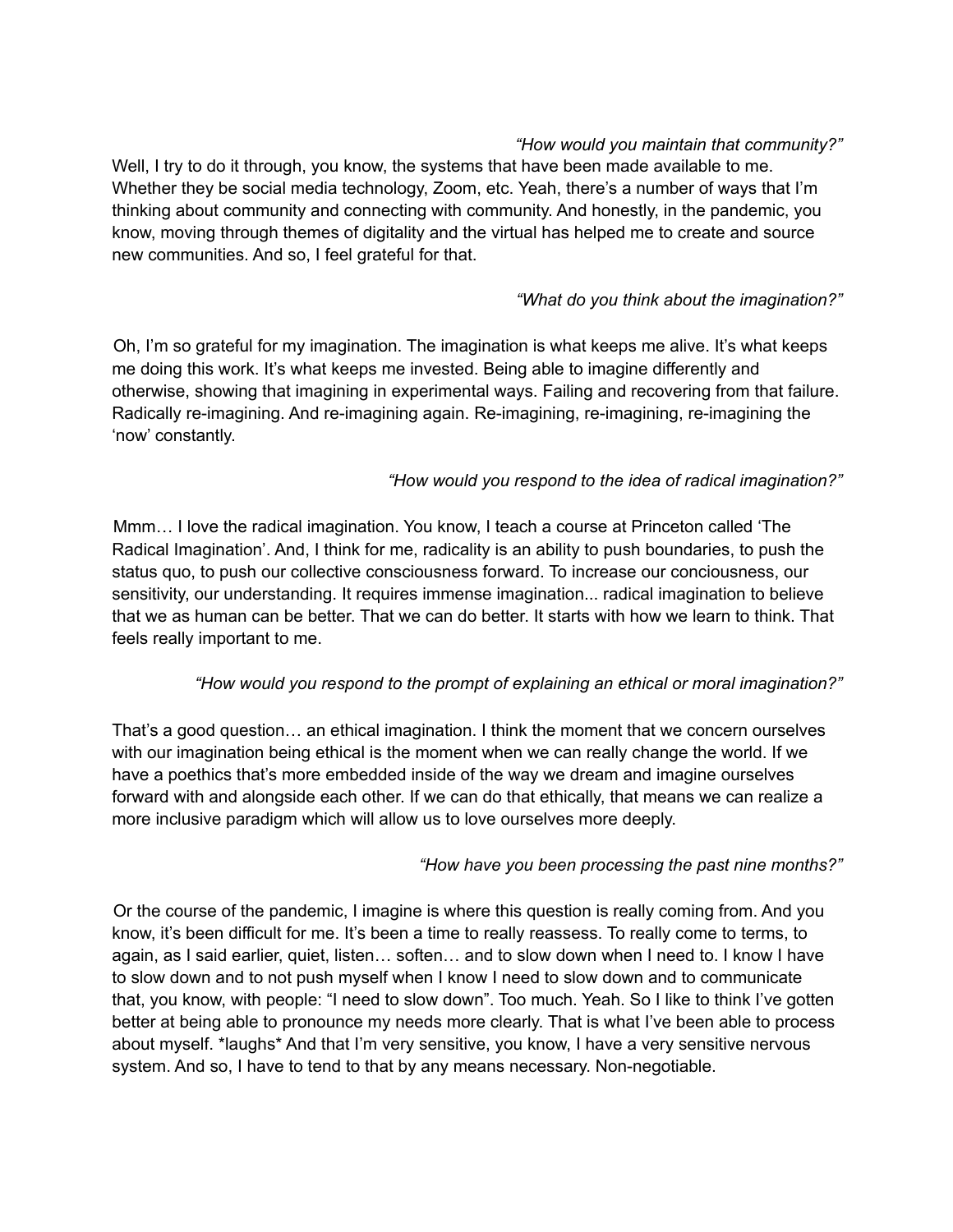*"What, if any, impact has the last nine months had on your art-making?"* It's had a significant impact on the way I conceptualize and even care about art, how I engage with art-making. I feel now, that there's this pull to re-ignite and sort of get back out and do things. And that produces anxiety for me because there's a lot more healing for us to do, before I feel like I'm able or ready to engage rigorously inside of the art market. I really have a lot of healing still to do. And so with that, I have to make sure that I'm positioning myself towards doing projects that really serve my spirit. And if it doesn't, then I have to listen to that and adjust accordingly.

### *"What, if any, are the lasting effects you imagine?"*

I think a lasting effect will be that, hopefully I'll continue to deepen. I'll continue to… Yeah… I'll continue…. I'll continue. I think that's the best I can say right now. But to be completely honest I don't know what the lasting effects will be of this. I don't know fully. I can't speak to that with any real sense of discernment. But I love this sort of esoteric question of, 'what is possible now?' And I think it's all depending on our paradigm really. I think anything is possible. You know, having to really accept that. You know? Anything is really possible. It just comes down to being able to really articulate what we need and desire and want… and moving and applying the energy in that direction. I think I do desire wealth, I desire a beautiful life, I desire good food, good people… I desire that.

#### *"What role does performance play in a pandemic?"*

I think the role to make believe. \*laughs\* I think the way that this last pandemic really became quite a syndicated production. And a theater, the theatrical narrative that was told very differently depending on your optics and where you live in the world and what you do for a living and how you present. You know… both pandemics and revolutions have to be performed. There are performers. There are certain acts that need to be performed in order to survive. And so essentially that's what we're trying to do. We're trying to survive. I hope this pandemic teaches us how to prepare better for the next one. Because there will be another one…

### *"How do you want to get to where you want to go?"*

Gently. Hopefully with some sun… on my face. A smile on my face. You know… with care and wealth and love in my heart. \*laughs\* Is how I want to get to where I want to go. With clear direction. Guidance. I think that's how we do it.

*Thank you.*

**Jaamil Olawale Kosoko (they/he)** of Yuraba and Natchez descent is a multi-spirited Nigerian American choreographer, performance artist, poet, and curator originally from Detroit, MI. They are a 2020 Pew Fellow in the Arts, 2019 NYSCA/NYFA Artist Fellow in Choreography, 2019 NPN Development Fund